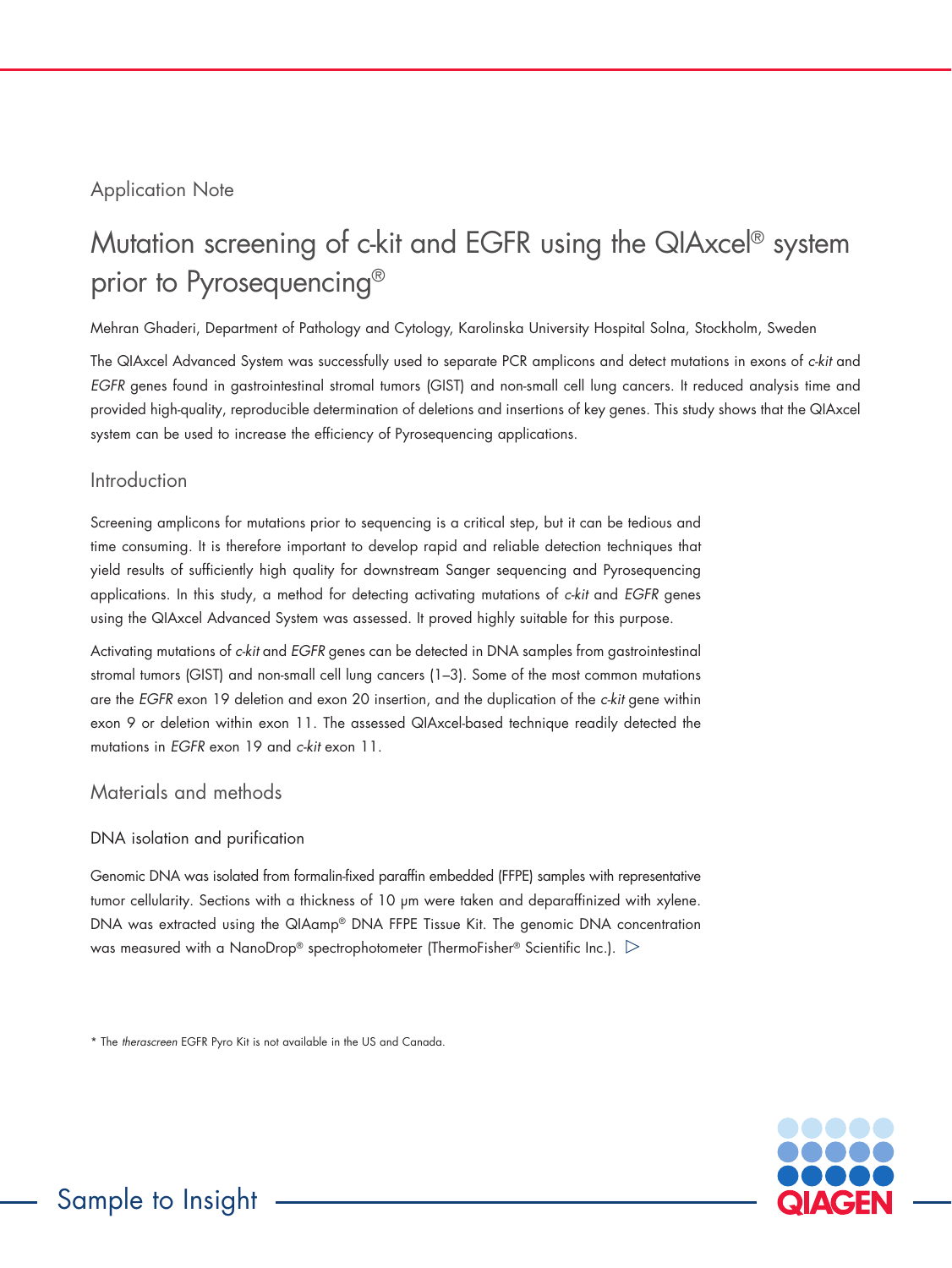#### Real-time PCR

Amplification was performed using the *therascreen*® EGFR Pyro Kit\* on a real-time PCR system. As per the manufacturer's protocol, a 25 µl PCR mix was prepared containing 30 ng of template DNA and 8 µM of primers. The initial denaturation step was at 95°C for 15 min, followed by 42 amplification cycles of denaturation at 95°C for 20 s, annealing at 53°C for 30 s, and elongation at 72°C for 20 s. The final elongation step was at 72°C for 10 min.

Electrophoresis and DNA size estimation

After amplification, the PCR products were separated using the QIAxcel Advanced, the QIAxcel DNA High Resolution Kit, and the 0M800 method. Amplicon size determination was done with the QX Alignment Marker 15 bp/600 bp and QX DNA Size Marker 25–500 bp. Data were analyzed and visualized using the QIAxcel ScreenGel® software. Pyrosequencing was then performed.

### Results

PCR fragments were amplified from *EGFR* exon 19 and *c-kit* exon 11 using samples with known deletions compared to the wild type (Figure 1 and 2). Analyses using the QIAxcel Advanced System showed high accuracy in identifying wild-type and mutated DNA fragments based on the size estimation. Human *EGFR* exon 19 has an amplicon size of about 250 bp. When there were deletions, extra bands could be seen in the gel images (Figure 1). Human *c-kit* exon 11 has an amplicon size of about 220 bp. Mutations were found at various sizes (Figure 2). All of the samples with deletion mutations were detected and the corresponding deletion size was correctly scored, allowing for the exclusion of wild-type samples from subsequent Pyrosequencing.



Figure 1. Detection of deletion mutations in *EGFR* exon 19. Human *EGFR* exon 19 has an amplicon size of 250 bp. Lanes A1 and A3 are from samples with *EGFR* exon 19 deletions and have extra bands, while the remaining lanes are from wild-type *EGFR*.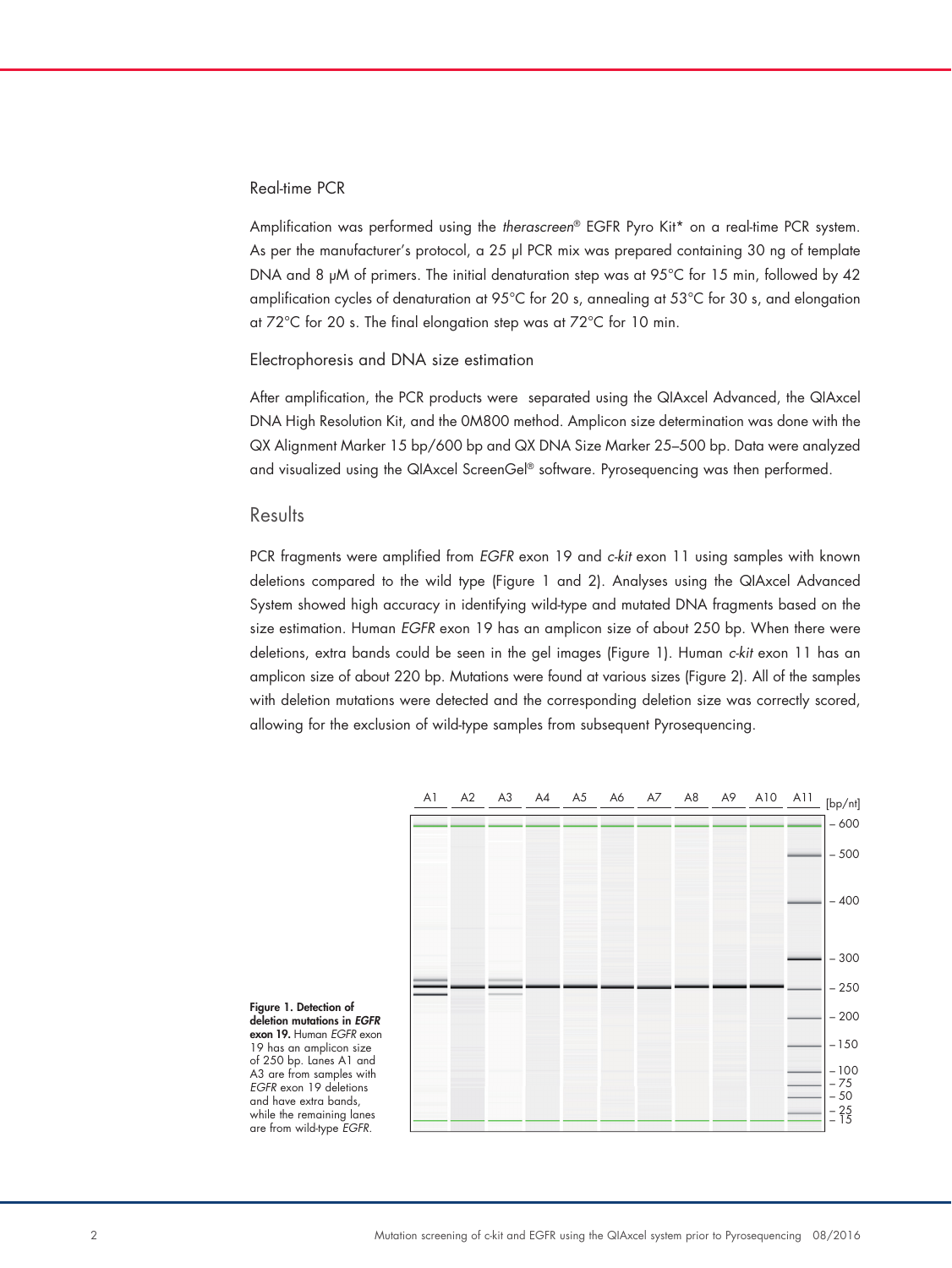

# Conclusions

- The QIAxcel system proved to be highly suitable for screening amplicons prior to Pyrosequencing using *EGFR* and *c-kit* as the model systems. All of the deletion mutants were detected and the corresponding deletion size was correctly scored, allowing the exclusion of wild-type samples from the downstream sequencing step.
- The described QIAxcel-based screening method yields robust and reproducible results of sufficiently high quality for more efficient downstream Sanger sequencing and Pyrosequencing applications.
- This method using the QIAxcel system can be applied to increase the speed and reduce the costs of deletion/insertion studies.

#### References

- 1. Willmore, C., Holden, J.A., Zhou, L., Tripp, S., Wittwer, C.T., and Layfield, L.J. (2004) Detection of *c-kit*–activating mutations in gastrointestinal stromal tumors by high-resolution amplicon melting analysis. Am. J. Clin. Pathol. 122, 206.
- 2. Hirota, S. and Isosaki, K. (2006) Pathology of gastrointestinal stromal tumors. Pathol. Int. 56, 1.
- 3. Lopes, L.F. and Bacchi, C.E. (2007) *EGFR* and gastrointestinal stromal tumor: an immunohistochemical and FISH study of 82 cases. Mod. Pathol. 20, 990.